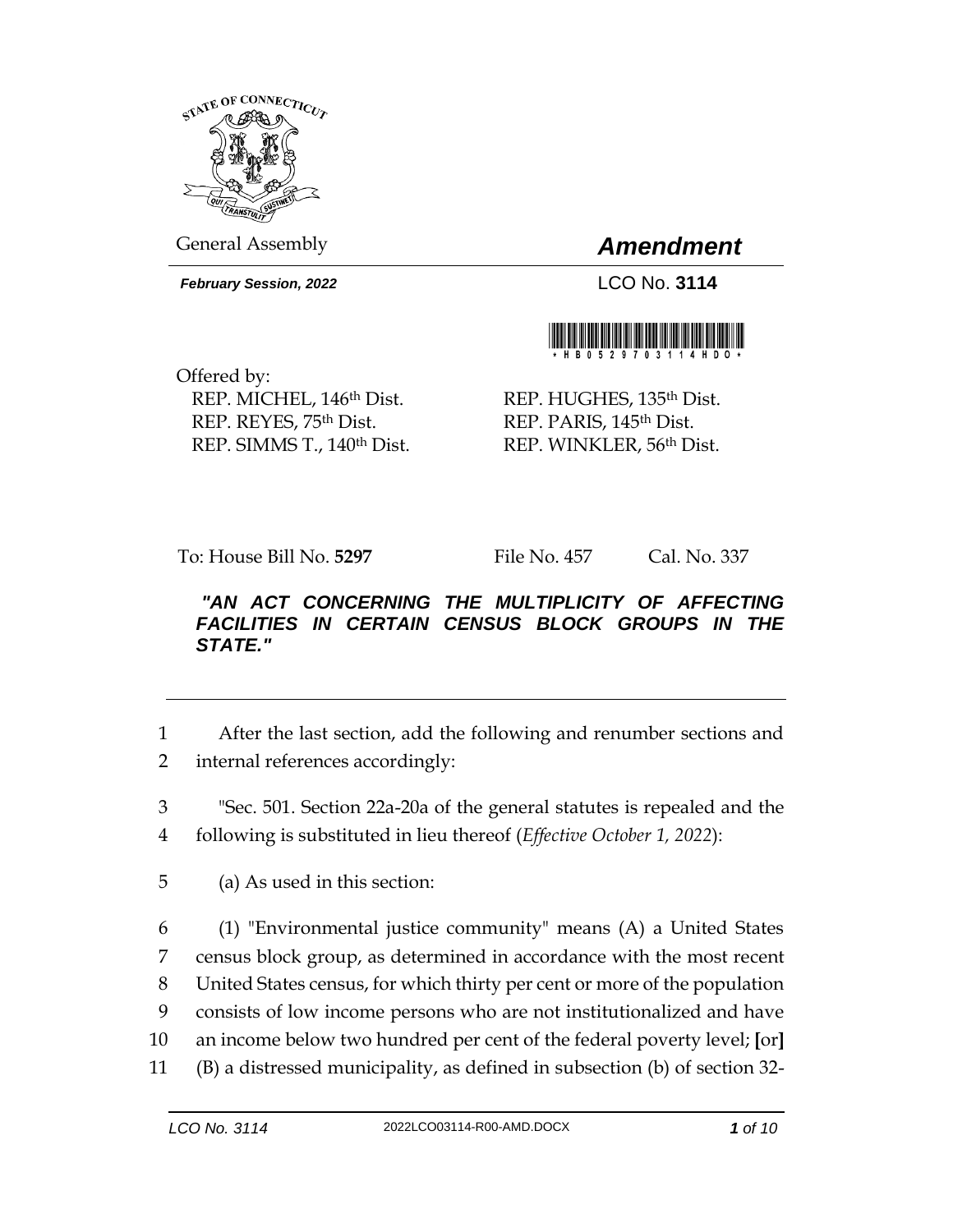9p; (C) a United States census block group, as determined in accordance with the most recent United States census, for which the percentage of 14 the population which identifies as a racial or ethnic minority, or for which the percentage of households with limited English proficiency, exceeds the percentage for the state of Connecticut; (D) a tribal 17 community; or (E) as further defined by the Department of Energy and Environmental Protection in consultation with community representatives pursuant to section 502 of this act;

 (2) "Affecting facility" means any (A) electric generating facility with a capacity of more than ten megawatts; (B) sludge or solid waste 22 incinerator or combustor; (C) sewage treatment plant with a capacity of more than fifty million gallons per day; (D) intermediate processing 24 center, volume reduction facility, solid waste transfer station, resource 25 recovery facility, transfer stations, recycling, compost or multitown recycling facility with a combined monthly volume in excess of twenty- five tons; (E) **[**new or expanded**]** landfill, including, but not limited to, a landfill that contains ash, construction and demolition debris or solid waste; (F) medical waste incinerator; **[**or**]** (G) major source of air pollution, as defined by the federal Clean Air Act; (H) contractor yard containing sand or silica; or (I) pipeline, termina or bulk commercial storage facility not providing direct to consumer retail or delivery for fossil fuels, including coal, oil, petroleum and natural gas. "Affecting facility" shall not include (i) the portion of an electric generating facility that uses nonemitting and nonpolluting renewable resources such as wind, solar and hydro power or that uses fuel cells, (ii) any facility for which a certificate of environmental compatibility and public need was obtained from the Connecticut Siting Council on or before January 1, 2000, or (iii) a facility of a constituent unit of the state system of higher education that has been the subject of an environmental impact evaluation in accordance with the provisions of sections 22a-1b to 22a- 1h, inclusive, and such evaluation has been determined to be satisfactory in accordance with section 22a-1e;

 (3) "Meaningful public participation" means (A) residents of an environmental justice community have an appropriate opportunity to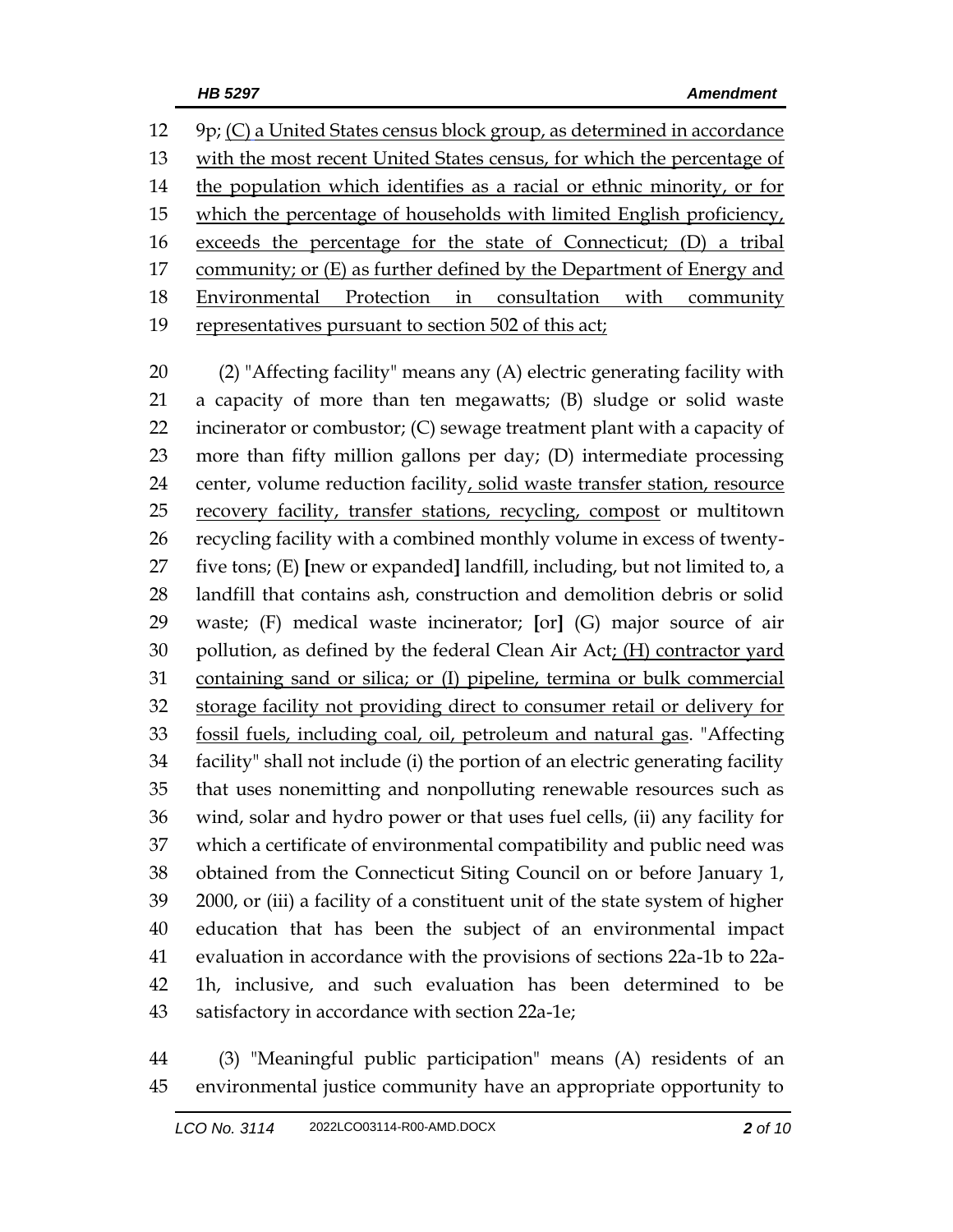participate in decisions about a proposed facility or the expansion of an existing facility that may adversely affect such residents' environment or health; (B) the public's participation may influence the regulatory agency's decision; and (C) the applicant for a new, renewed or modified or expanded permit, certificate or siting approval seeks out and facilitates the participation of those potentially affected during the regulatory process; **[**and**]**

 (4) "Community environmental benefit agreement" means a written agreement entered into by the chief elected official or town manager of a municipality and an owner or developer of real property whereby the owner or developer agrees to develop real property that is to be used for any new, modified or expanded affecting facility and to provide financial resources for the purpose of the mitigation, in whole or in part, of impacts reasonably related to the facility, including, but not limited to, impacts on the environment, including, but not limited to, air quality and watercourses, quality of life, asthma rates, traffic, parking and noise; **[**.**]**

 (5)"Racial or ethnic minority" means a person whose race is identified as other than white alone, or is identified as Hispanic or Latino, as used 65 by the United States Census Bureau, or as further defined by the Department of Energy and Environmental Protection in consultation with community representatives pursuant to section 502 of this act;

 (6) "Department" means the Department of Energy and Environmental Protection; and

(7) "Council" means the Connecticut Siting Council.

 (b) (1) Applicants who, on or after January 1, 2009, seek to obtain any 72 certificate under chapter 277a, new, renewed, modified or expanded permit or siting approval from the Department of Energy and Environmental Protection or the Connecticut Siting Council involving an affecting facility that is proposed to be located in an environmental justice community or the proposed expansion of an affecting facility located in such a community, shall (A) file a meaningful public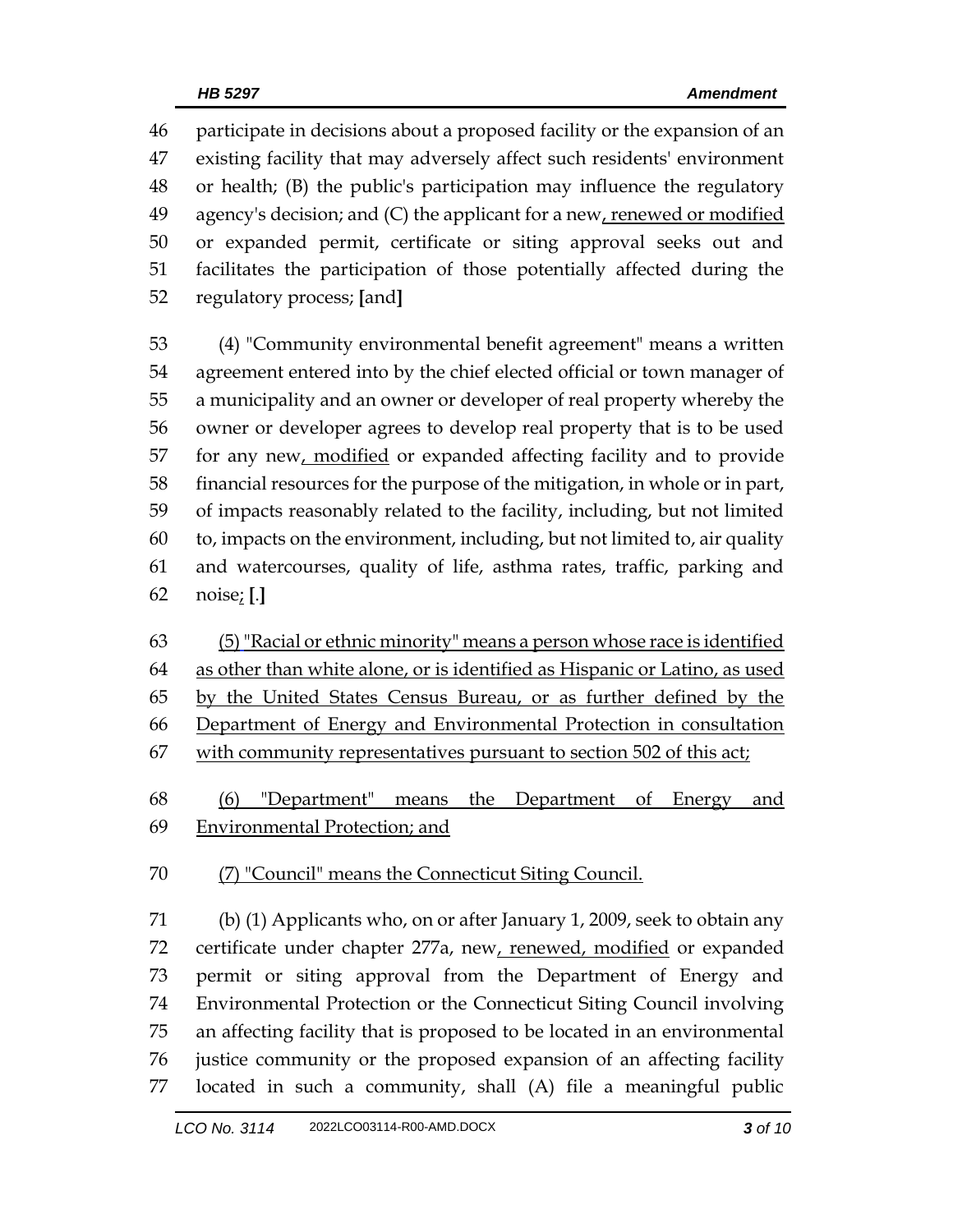participation plan with such department or council and shall obtain the department's or council's approval of such plan prior to filing any application for such permit, certificate or approval; and (B) consult with the chief elected official or officials of the town or towns in which the affecting facility is to be located or expanded to evaluate the need for a community environmental benefit agreement in accordance with subsection (d) of this section.

 (2) Each such meaningful public participation plan shall contain measures to facilitate meaningful public participation in the regulatory process and a certification that the applicant will undertake the measures contained in the plan. Such plan shall identify a time and place where an informal public meeting will be held that is convenient for the residents of the affected environmental justice community. In addition, any such plan shall identify the methods, if any, by which the applicant will publicize the date, time and nature of the informal public meeting in addition to the notice by mail required by subdivision (3) of this subsection and the publication required by subdivision **[**(3)**]** (4) of this subsection. Such methods shall include, but not be limited to, (A) posting a reasonably visible sign on the proposed or existing facility property, printed in English, in accordance with any local regulations and ordinances, (B) posting a reasonably visible sign, printed in all languages spoken by at least fifteen per cent of the population that reside within a one-half of a mile radius of the proposed or existing facility, in accordance with local regulations and ordinances, and (C) notifying local and state elected officials, in writing. Such methods may include notifying neighborhood and environmental groups, in writing, in a language appropriate for the target audience. The determination of the percentage of persons that speak a language, for purposes of subparagraph (B) of this subdivision, shall be made in accordance with 107 the most recent United States census.

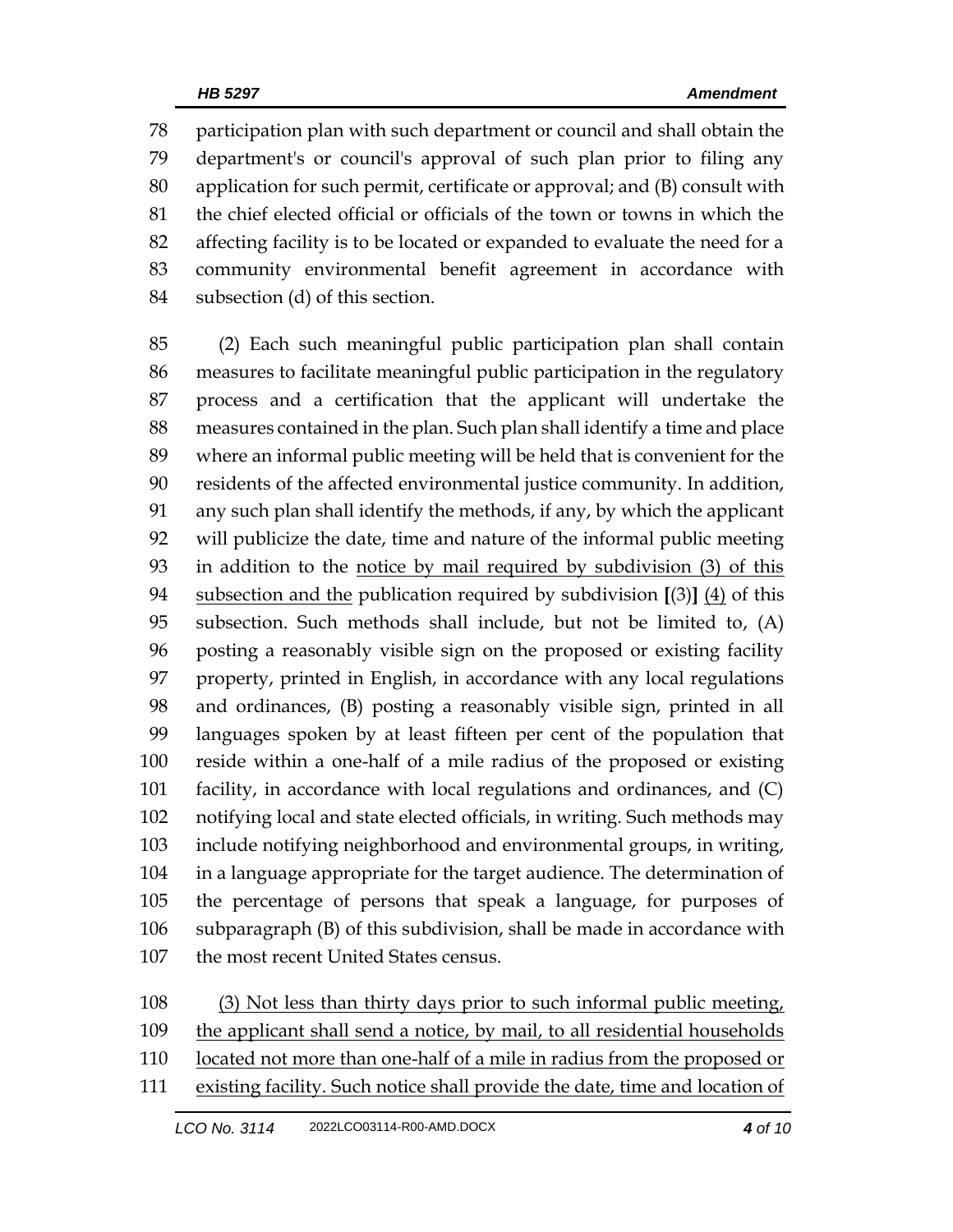112 the informal public meeting, a description of the proposed facility, a map indicating the location of the facility, information on how an interested person may review project documents, including any complete needs assessment, alternatives assessment or environmental impact analysis, addresses for mailed and Internet-based submission of written public comments and any other information deemed appropriate by the department or council, as applicable. Such notice shall be written in all languages spoken by not less than five per cent of the population that resides not more than one-half of a mile radius from the proposed or existing facility. The applicant shall use these same means to notify the public of any subsequent public participation opportunities that occur as part of the permit approval process before the department or council, as applicable, and to notify the public of any notice of tentative or final determination.

 **[**(3)**]** (4) Not less than ten days prior to the informal public meeting 127 and not more than thirty days prior to such meeting, the applicant shall 128 publish the date, time and nature of the informal public meeting with a minimum one-quarter page advertisement in a newspaper having general circulation in the area affected, and any other appropriate local newspaper serving such area, in the Monday issue of a daily publication 132 or any day in a weekly or monthly publication. The advertisement shall include information on how an interested person may review project documents, including any complete needs assessment, alternatives assessment or environmental impact analysis. The applicant shall post a similar notification of the informal public meeting on the applicant's web site, if applicable.

 **[**(4)**]** (5) At the informal public meeting, the applicant shall make a reasonable and good faith effort to provide clear, accurate and complete information about the proposed facility or the proposed modification or expansion of a facility and the potential environmental and health impacts of such modification, facility or such expansion. The permit applicant shall accept written comments, via mail or electronic mail submission, and oral comments from any interested party and provide an opportunity for meaningful public participation at the informal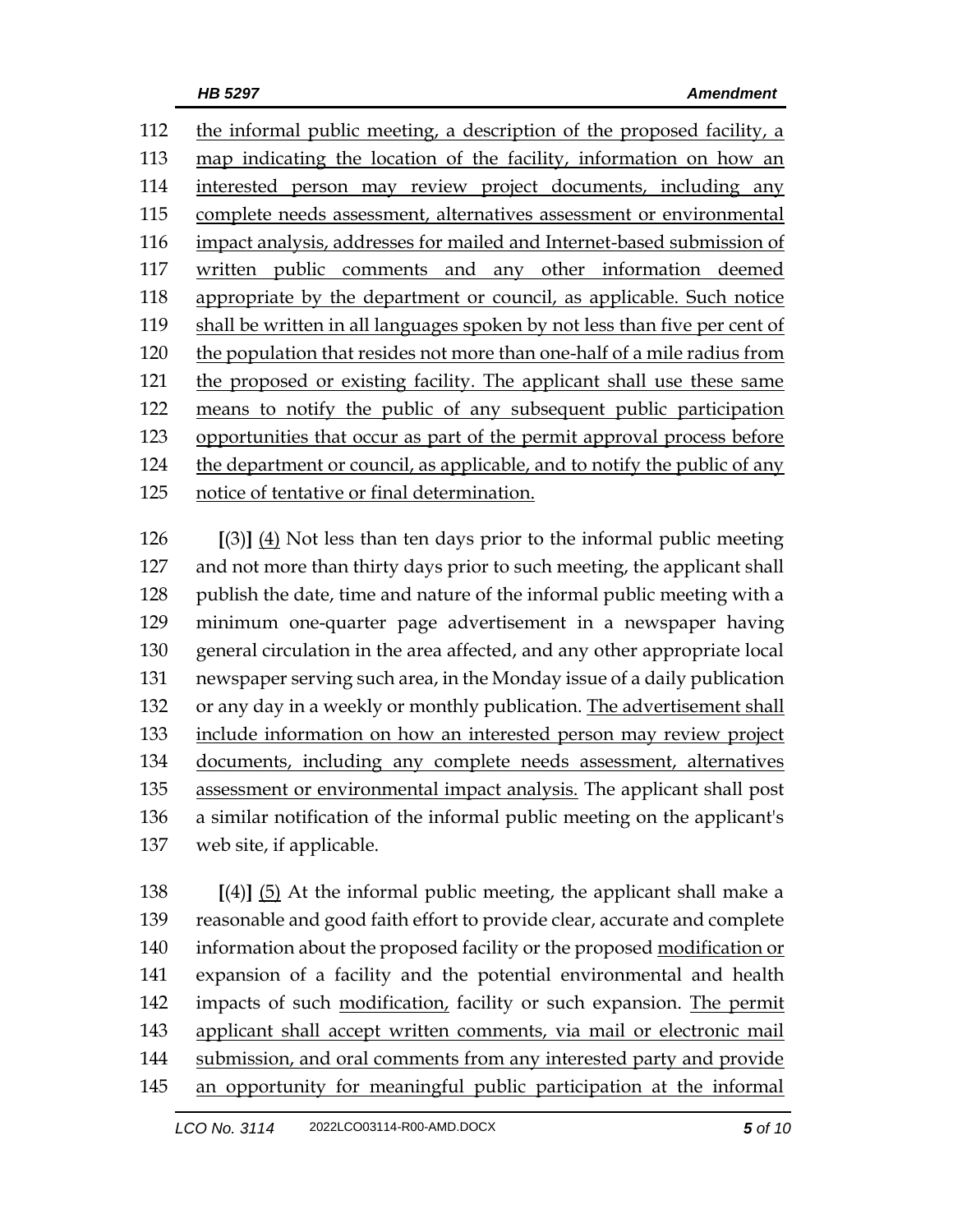public meeting. Not later than thirty days after the public meeting, the applicant shall submit to the department or council, as applicable, an affidavit affirming that the applicant completed the public meeting requirement and include (A) the written and oral comments received; and (B) responses to concerns and questions presented in comments, including any changes to the modification, facility or expansion proposed. The applicant shall video record the informal public meeting and submit the recording to the department or council, as applicable.

 **[**(5)**]** (6) The Department of Energy and Environmental Protection or the Connecticut Siting Council shall not take any action on the applicant's permit, certificate or approval earlier than sixty days after the informal public meeting. For any such application filed on or after **[**November 1, 2020**]** October 1, 2023, if the applicant fails to undertake the requirements of **[**subparagraphs (B) to (D), inclusive, of subdivision (2) of this subsection or subdivision (3) or (4) of**]** this subsection, any such application shall be deemed insufficient.

 **[**(6)**]** (7) In the event that the Connecticut Siting Council has approved a meaningful public participation plan concerning a new, renewed, modified or expanded facility and an informal public meeting has been held in accordance with this subsection, the Department of Energy and Environmental Protection may approve such plan and waive the requirement that an additional informal public meeting be held in accordance with this subsection.

 (c) Any municipality, owner or developer may enter into a community environmental benefit agreement in connection with an affecting facility. For any application filed on or after **[**November 1, 2020**]** October 1, 2023, for such an affecting facility that: (1) Requires a certificate under chapter 277a, or (2) constitutes a new, renewed, 174 modified or expanded permit or siting approval from the Department of Energy and Environmental Protection or the Connecticut Siting Council, and that is located in an environmental justice community or is proposed to be located in such a community, the applicant shall enter into such an agreement with the municipality if there are **[**five**]** three or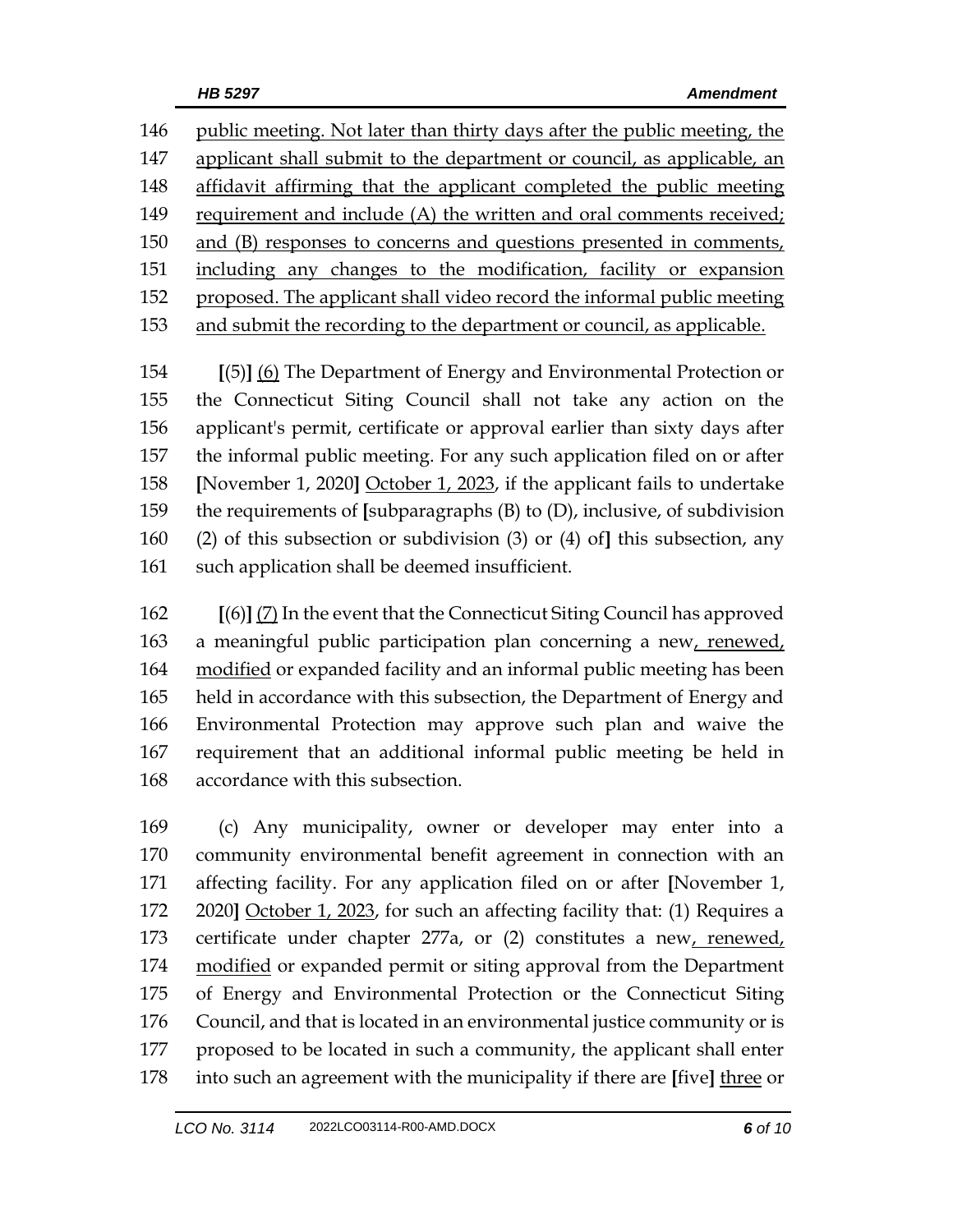more affecting facilities in such municipality at the time such application is filed. For such an application for an affecting facility that is not located in an environmental justice community or proposed to be located in such a community, the applicant shall enter into such an agreement with 183 the municipality if there are five or more affecting facilities in such municipality at the time such application is filed. Mitigation may include both on-site and off-site improvements, activities and programs, including, but not limited to: Funding for activities such as environmental education, diesel pollution reduction, electric vehicle charging infrastructure construction, establishment of a wellness clinic, ongoing asthma screening, provision of air monitoring performed by a credentialed environmental professional, performance of an ongoing traffic study, watercourse monitoring, construction of biking facilities and multi-use trails, staffing for parks, urban forestry, support for community gardens or any other negotiated benefit to the environment in the environmental justice community. Prior to negotiating the terms of a community environmental benefit agreement and not less than once prior to seeking legislative approval of such agreement, the municipality shall provide a reasonable and public opportunity for residents of the potentially affected environmental justice community to be heard concerning the requirements of or need for, and terms of, such agreement.

201 (d) The chief elected official or town manager of a municipality shall participate in the negotiations for any such community environmental benefit agreement and shall implement, administer and enforce such an agreement on behalf of the municipality, provided any such agreement negotiated pursuant to this section on and after November 1, 2020, shall be approved by the legislative body of the municipality prior to implementation, administration and enforcement of such agreement.

 (e) The terms of any community environmental benefit agreement negotiated, entered into and approved in accordance with this section on and after November 1, 2020, shall not constitute a separate and distinct basis for a pleading to intervene in any administrative, licensing or other proceeding pursuant to section 22a-19.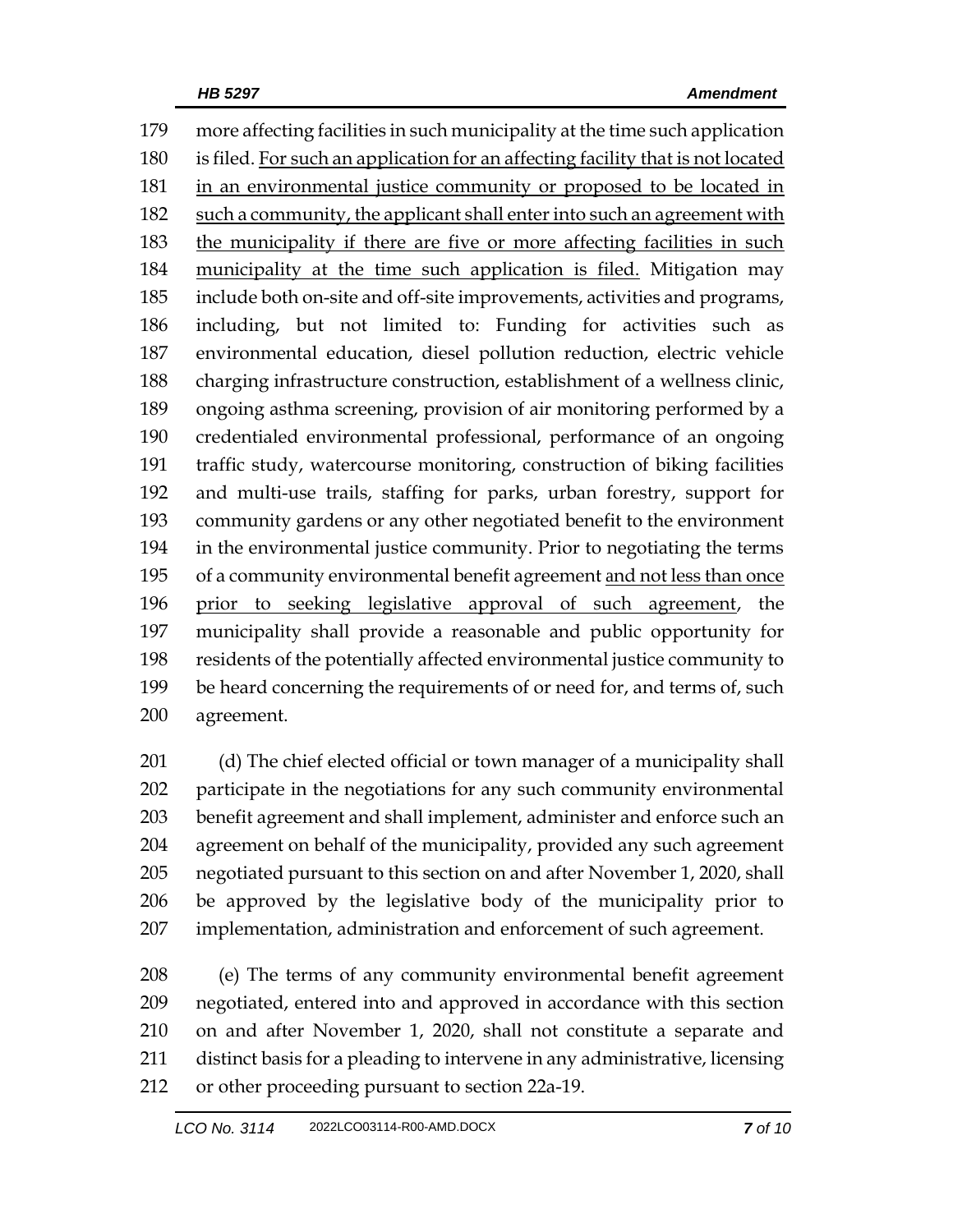(f) Notwithstanding any provision of the general statutes, if the department or the council, as applicable, determines that there are less harmful alternatives to the applicant's proposed facility or new, renewed, modified or expanded permit, then the department or council, as applicable, shall deny the subject application or permit, as received, and allow the applicant to resubmit such application, as appropriate, with modifications. If the department or council, as applicable, determines that, in consideration with other environmental or public health stressors affecting the environmental justice community, the proposed facility or new, renewed, modified or expanded permit is reasonably likely to cause or contribute to adverse cumulative environmental impacts upon such community that are unreasonably higher than those of other communities in the state, on average, the department or council, as applicable, shall deny the subject application or permit or place conditions on the application or permit as necessary 228 in order to avoid or reduce such adverse stressors. If the department or council, as applicable, determines that a new or renewed permit, or expansion or modification of an existing facility will serve a compelling public interest in the affected environmental justice community, the department or council, as applicable, may approve such application or permit and impose conditions on the construction and operation of the facility to protect the public health and the environment. The department or council, as applicable, shall publish any determination made pursuant to this subsection on the department's or council's, as applicable, Internet web site. (g) Any person may provide evidence to the department or council,

 as applicable, to make a prima facie showing that a proposed or expanded affecting facility or a renewed or modified permit is reasonably likely to unreasonably contribute to the cumulative pollution in a downstream, downwind or adjacent environmental 243 justice community. Upon such showing, the department or council, as applicable, shall require that the applicant comply with the provisions of subdivision (1) of subsection (b) of this section for any such affected

environmental justice community.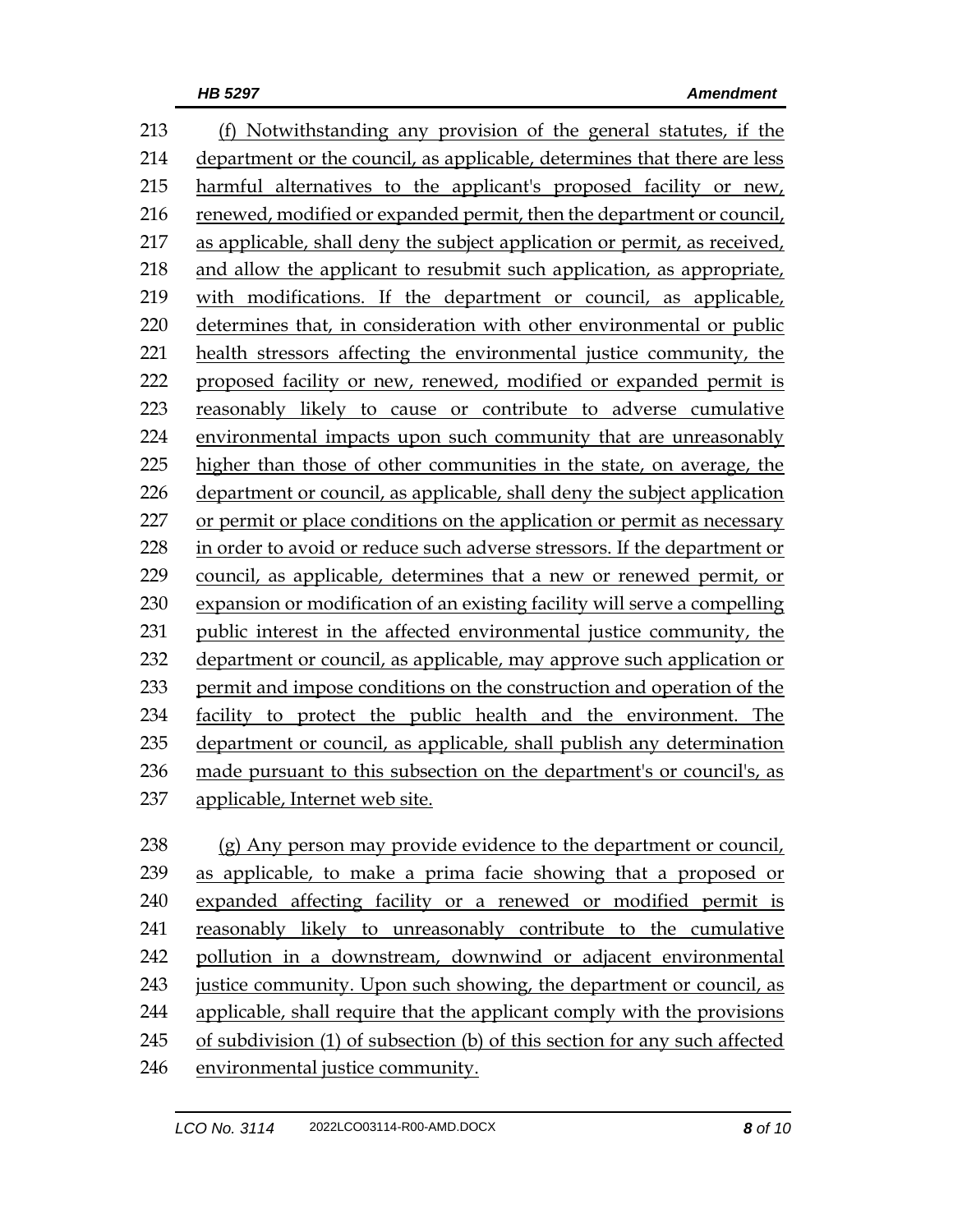| 247 | (h) Any person may appeal the issuance of a certificate issued under    |
|-----|-------------------------------------------------------------------------|
| 248 | chapter 277a, for a new, renewed, modified or expanded permit, or a     |
| 249 | department or council approval of a facility for the failure to comply  |
| 250 | with any provision of subsections (b) and (c) of this section, in       |
| 251 | accordance with the provisions of section 4-183. Failure to comply with |
| 252 | subsection (b) or (c) of this section shall constitute unreasonable     |
| 253 | pollution pursuant to section 22a-16.                                   |

 (i) If a permit applicant applies for more than one permit for a proposed new or modified affecting facility, the applicant shall only be 256 required to comply with the provisions of this section once, unless the department or council, as applicable, determines that more than one informal public meeting is necessary due to the complexity of the permit 259 applications or the amount of pollution from the affecting facility.

260 (j) In addition to any other fee authorized for any such application, the department or council, as applicable, may assess each permit applicant a reasonable fee in order to cover the costs associated with the implementation of the provisions of this section, including, but not limited to, costs to provide technical assistance to permit applicants and 265 environmental justice communities to comply with and participate in 266 the provisions of this section, respectively.

 Sec. 502. (NEW) (*Effective from passage*) (a) The Commissioner of Energy and Environmental Protection shall adopt regulations, in accordance with the provisions of chapter 54 of the general statutes, as are necessary and proper to carry out the purposes of section 22a-20a of the general statutes, as amended by this act.

 (b) The commissioner, or the commissioner's designee, shall convene a working group for the purpose of providing advice and feedback for regulations to be adopted by the commissioner in accordance with the provisions of this section. The commissioner, or the commissioner's designee, shall select the chairpersons of the working group from among the members of the working group. Such chairpersons shall 278 schedule the first meeting of the working group which shall be held not